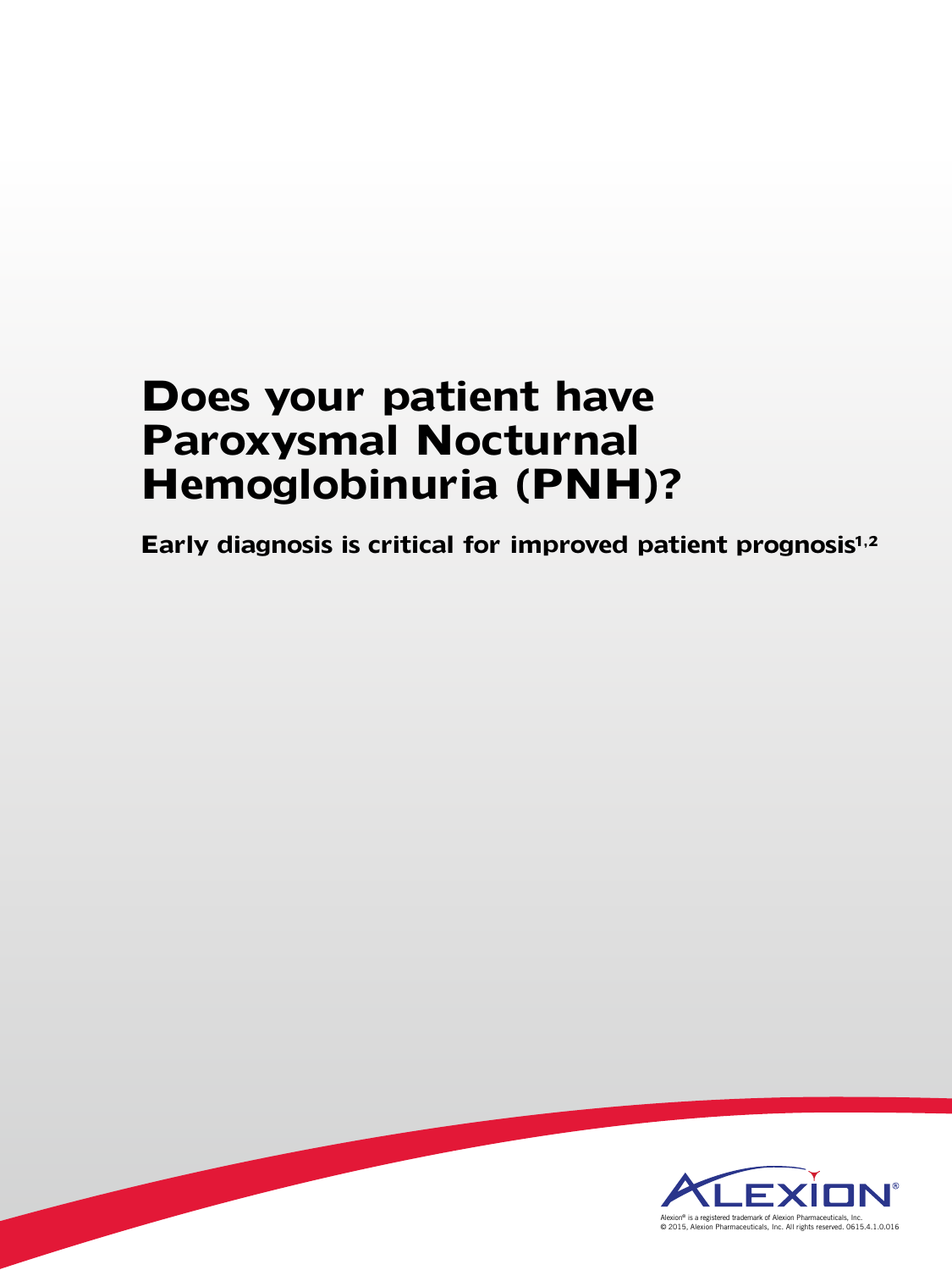**PNH is a progressive and life-threatening disease that can cause thrombosis, end-organ damage, and increased mortality1-5**



\*Study description: Researchers followed 80 consecutive patients with PNH referred to Hammersmith Hospital. They were treated with supportive measures, such as anticoagulation therapy after established thromboses and transfusions.

#### **Chronic complement-mediated hemolysis is the underlying cause of progressive morbidities and premature mortality in patients with PNH4**

- 40% to 67% of deaths in patients with PNH are caused by venous or arterial thrombosis<sup>6</sup>
- 64% of patients with PNH have chronic kidney disease (CKD), which in later stages is associated with premature mortality $7,8$
- Nearly 50% of patients with PNH have evidence of pulmonary hypertension (PHT)<sup>9</sup>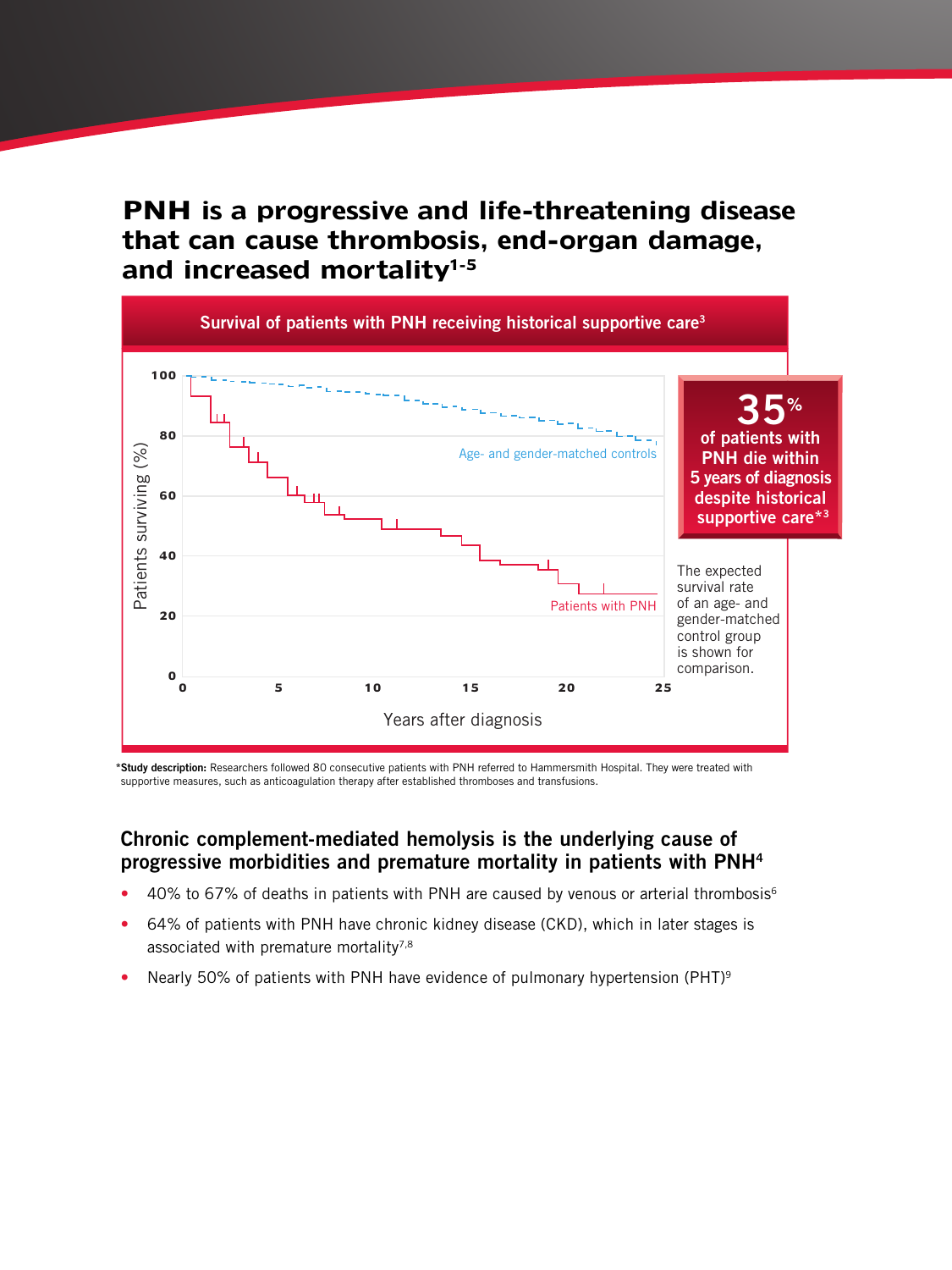### **The diverse and common symptomatology**  of PNH can delay diagnosis<sup>10,11</sup>

- Diagnosis typically delayed from  $1$  to more than  $10$  years<sup>12</sup>
- Nearly three-fourths of patients with PNH do not present with hemoglobinuria<sup>10</sup>
- Diverse symptomatology of PNH drives the need for a comprehensive clinical assessment and routine diagnostic approach<sup>9,10,13-15</sup>

#### Identification of PNH cells has important prognostic and therapeutic implications<sup>10,16</sup>

- The International Clinical Cytometry Society (ICCS) and International PNH Interest Group (IPIG) recommend continued monitoring of patients at high risk for PNH<sup>1,10</sup>
- High-sensitivity flow cytometry\* (HSFC)—performed on peripheral blood—is the gold standard diagnostic test for PNH1 \*Detects PNH cells down to a 0.01% clone size.

#### Early diagnosis is essential for improved patient management and prognosis<sup>1,17-20</sup>



IDA = iron deficiency anemia; MDS = myelodysplastic syndrome.<br>\*The information on this page is intended as educational information for healthcare providers. It does not replace a healthcare professional's judgment or clini †Anemia, neutropenia, thrombocytopenia, or pancytopenia. ‡Unusual sites include hepatic veins (Budd-Chiari syndrome), other intra-abdominal veins (portal, splenic, splanchnic),

cerebral sinuses, and dermal veins.

§Detects PNH cells down to a 0.01% clone size.

• International Clinical Cytometry Society (ICCS) guidelines and other expert findings suggest that the clinical presentations outlined above increase the likelihood of PNH1,5,7,10,17,19, 21-31

References 1. Borowitz MJ, Craig FE, DGiuseppe JA, et al; for Clinical Cytomety Sciety, Guidelines for the diagnosis and monitoring farowysmal noctrinal hemoglobinuria. Order that also the created dispersed that also the c Hematology Am Soc Hematol Educ Program: 2008:93-103. 22. Dolezel Z, Dostalkova D, Blatny J, et al. Paroxysmal nocturnal hemoglobimia in a girl with hemolysis and "hematuria." Parliar Napsign 1. 24.3. Paroxysmal nocturnal h nocturnal hemoglobinuria: pathogenesis, testing, and diagnosis. Cli/n *Adv Hematol Oncol.* 2013;11:1-11. **25.** National Compensative Cancer Network. NCCN clinical hemoglobinuria of the case of the compensative Cancer Netwo

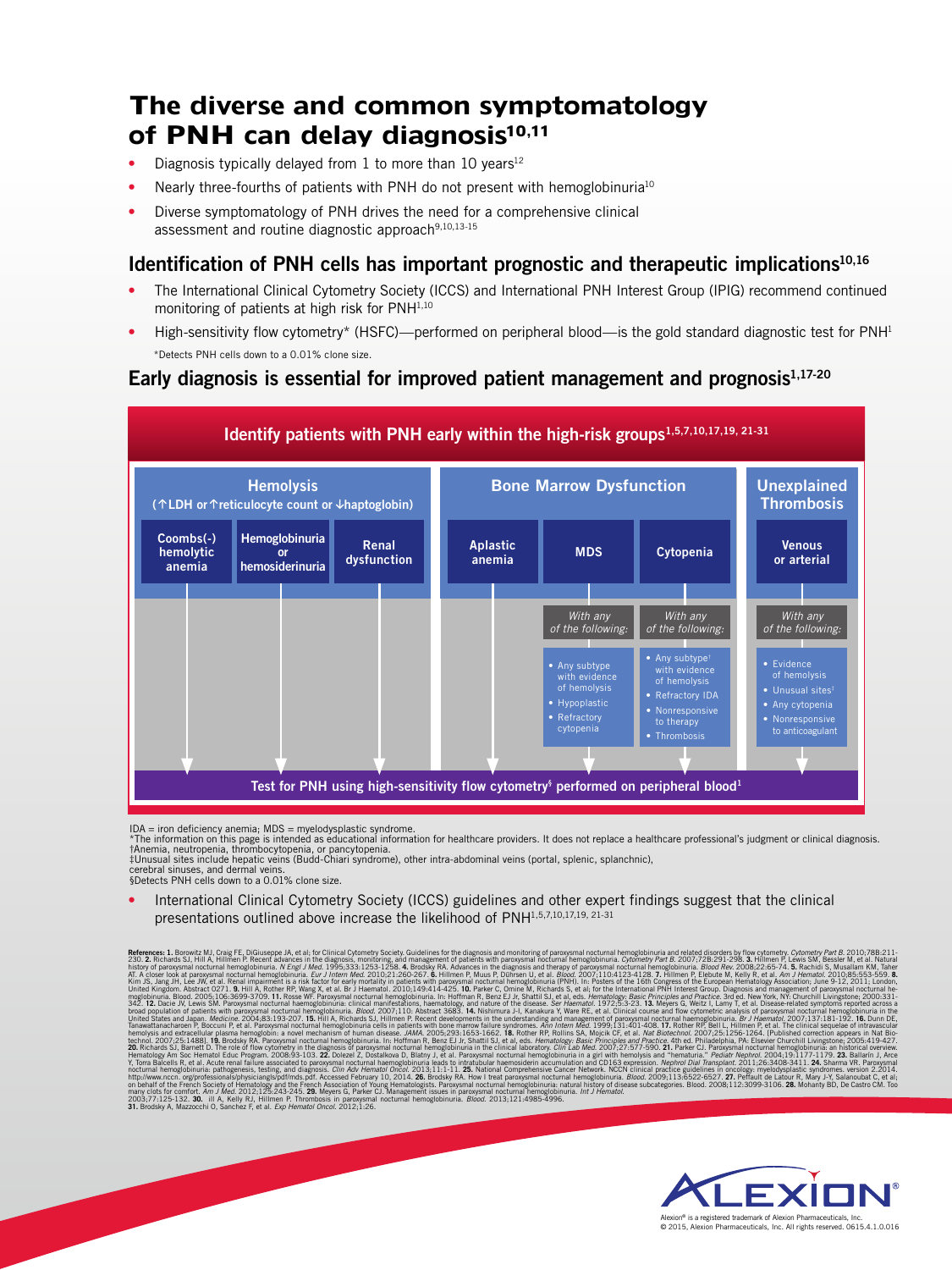### **Monitor your high-risk patients for lab values and symptoms associated with PNH**

Has your patient presented with any of the following conditions, signs, or symptoms? If so, *any* of these may raise the index of suspicion for PNH

| High-risk patient populations for PNH <sup>1,2</sup><br>Coombs-negative hemolytic anemia, especially patients<br>with concurrent iron deficiency, $1,2$ or<br>Hemoglobinuria (or "hemosiderinuria"), $1,2$ or<br>$\bullet$<br>Renal dysfunction with hemolysis, $3$ or<br>Aplastic anemia, <sup>1,2</sup> or<br>RA-MDS, <sup>2</sup> or<br>$\bullet$<br>Unexplained thrombosis, <sup>1,2</sup> or<br>$\bullet$<br>Unexplained cytopenia <sup>1</sup> | Yes<br>Yes<br>Yes<br>Yes<br>Yes<br>Yes<br>Yes | No<br>No<br>No<br><b>No</b><br><b>No</b><br>No<br>No               |
|------------------------------------------------------------------------------------------------------------------------------------------------------------------------------------------------------------------------------------------------------------------------------------------------------------------------------------------------------------------------------------------------------------------------------------------------------|-----------------------------------------------|--------------------------------------------------------------------|
| Any evidence of hemolysis <sup>4</sup> (Normal ranges included in parentheses <sup>*</sup> )<br>LDH ≥1.5 x ULN (105-333 IU/L), <sup>5,6</sup> or<br>Low haptoglobin levels <sup>†7</sup> (41-165 mg/dL), or<br>$\bullet$<br>Elevated reticulocyte count <sup>6</sup> (0.5-1.5%), or<br>$\bullet$<br>Elevated bilirubin <sup>8</sup> (direct: 0-0.3 mg/dL, total: 0.3-1.9 mg/dL)<br>$\bullet$                                                         | IUI/L<br>mg/dL<br>%<br>mg/dL                  |                                                                    |
| Any signs of renal dysfunction and hemolysis <sup>3</sup><br>(Normal ranges included in parentheses*)<br>Proteinuria <sup>9</sup> (≤30 mg albumin/g creatinine), or<br>Low eGFR <sup>3</sup> (90-120 mL/min/1.73 m <sup>2</sup> ), or<br>$\bullet$<br>Elevated serum creatinine <sup>10</sup> (female: 0.6-1.1 mg/dL;<br>$\bullet$<br>male: 0.7-1.3 mg/dL)                                                                                           |                                               | mg/g<br>$mL/min/1.73$ m <sup>2</sup><br>mg/dL                      |
| Evidence of comorbidities with PNH <sup>11</sup><br>(Normal ranges included in parentheses*)<br>Low platelet count <sup>12</sup> (150,000-400,000/µL), or<br>Elevated D-dimers <sup>13</sup> ( $\leq$ 250 ng/mL), or<br>$\bullet$<br>Elevated NT-proBNP <sup>#14</sup> (Normal ranges vary with both<br>$\bullet$<br>gender and age), or<br>Elevated pulmonary artery pressure <sup>14</sup> (<25 mmHg)                                              | $/\mu L$<br>ng/mL<br>pg/mL<br>mmHg            |                                                                    |
| Other signs or symptoms associated with PNH that could raise the<br>index of suspicion <sup>11,15-17</sup><br>Abdominal pain<br>$\bullet$<br>Chest pain<br>Dyspnea<br>Fatigue<br>Impaired health-related quality of life<br>Anemia<br>Dysphagia                                                                                                                                                                                                      | Yes<br>Yes<br>Yes<br>Yes<br>Yes<br>Yes<br>Yes | No<br>No<br><b>No</b><br><b>No</b><br><b>No</b><br><b>No</b><br>No |

\*Normal ranges from MedlinePlus, Medscape, and the Mayo Clinic Foundation. Normal ranges may vary slightly among different laboratories. † Low haptoglobin is indicative of excess plasma-free hemoglobin released from hemolysed RBCs.7 ‡ NT-proBNP = N-terminal pro-brain natriuretic peptide, a marker of cardiac dysfunction.14